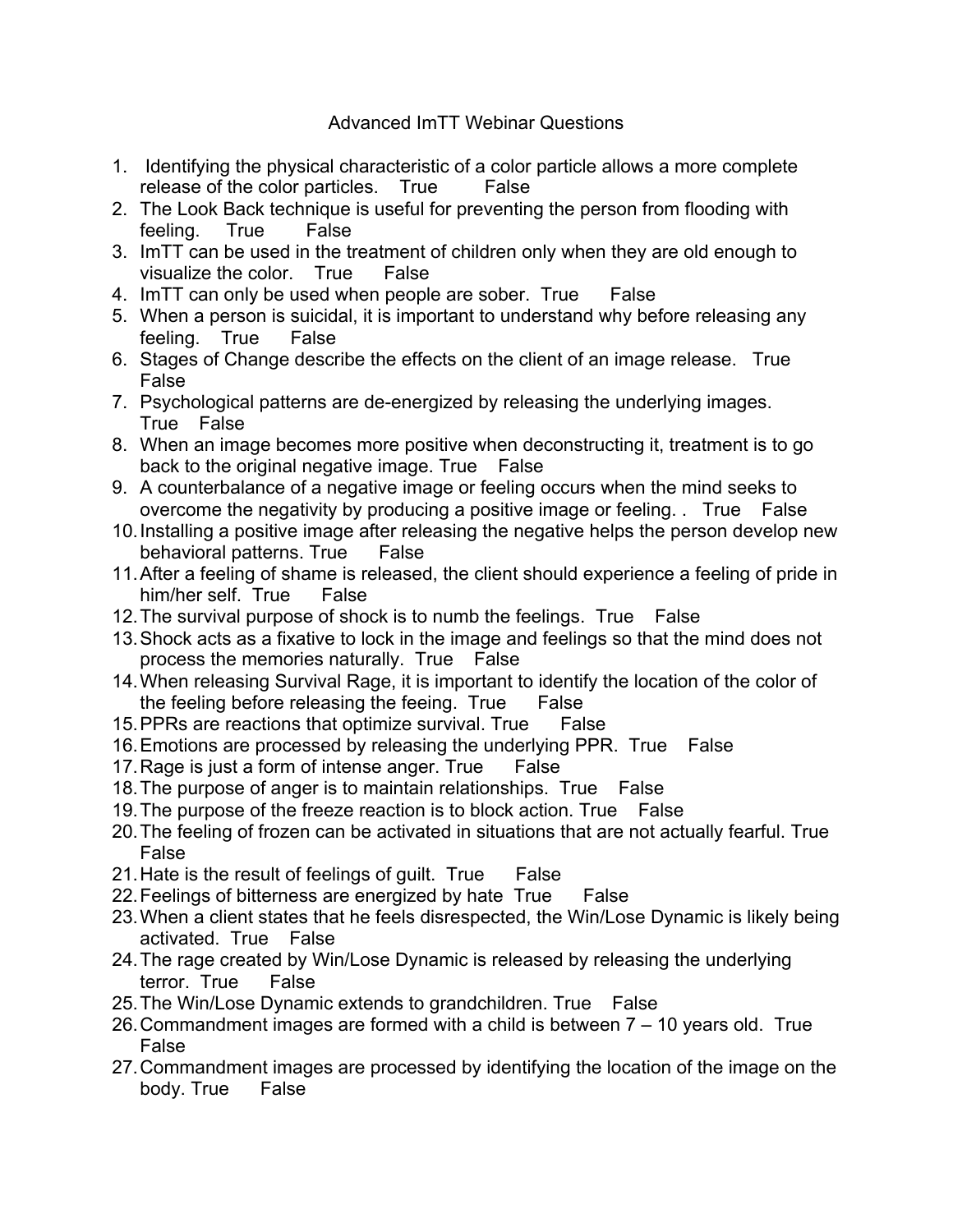- 28.Clients often do not want to release their rage because the underlying feeling has not been released. True False
- 29.Awareness Rage can be released by releasing the color of the underlying feeling. True False
- 30.The rage caused by Win/Lose should not be released because it will motivate the client to win. True False
- 31.Hate is useful for maintaining group survival. True False
- 32.Hate is a response to immediate threat. True False
- 33.The feeling of pain should always be released before releasing an EF. True False
- 34.The feeling of emptiness is usually painful. True False
- 35.The Feelings of Absence can usually be identified easily and should be released before feelings of pain and terror. True False
- 36.Feelings of Absence are often a driver of dysfunctional behavior. True False
- 37.Feelings of depression can be released with the F/SRP. True False
- 38.When a client is intensely anxious, it is important to understand the root causes of the anxiety before releasing the feeling. True False
- 39.When a client is in a crisis mode, releasing the feeling of frozen can make it possible for the client to feel that he can do something about his situation. True False
- 40.Clients are usually aware when they are experiencing a feeling of emptiness. True False
- 41.The feeling of frozen often underlies the feelings of being overwhelmed and the behavior of procrastination. True False
- 42.Releasing a feeling of being overwhelmed is usually the first release when a person feels overwhelmed. True False
- 43.An advantage of processing a memory is a Trauma Memory Network is that processing one memory de-energies all the memories in that network. True False
- 44.Each memory in a Trauma Memory Network has to have the pixel-particles of the image released separately. True False
- 45.The shock reaction may be the cause of dissociation. True False
- 46.Releasing shock may also release intense feelings. True False
- 47.Feeling Negative Cognitions and Image Negative Cognitions are released using the F/SRP. True False
- 48.It is important to release an EF before processing an Image Negative Cognition. True False
- 49.When a client cannot completely deconstruct the image, this means that the image is still being energized by a feeling. True False
- 50.It is necessary for the client to have a sensory modality image in order to release the image. True False
- 51.The no real difference between an infused feeling and an Embedded Feeling. True False
- 52.The Image/Feeling Protocol is used to deconstruct Feeling-States and cultural images. True False
- 53.When using the IFP the Infused Feeling is always identified each time the image is re-imaged. True False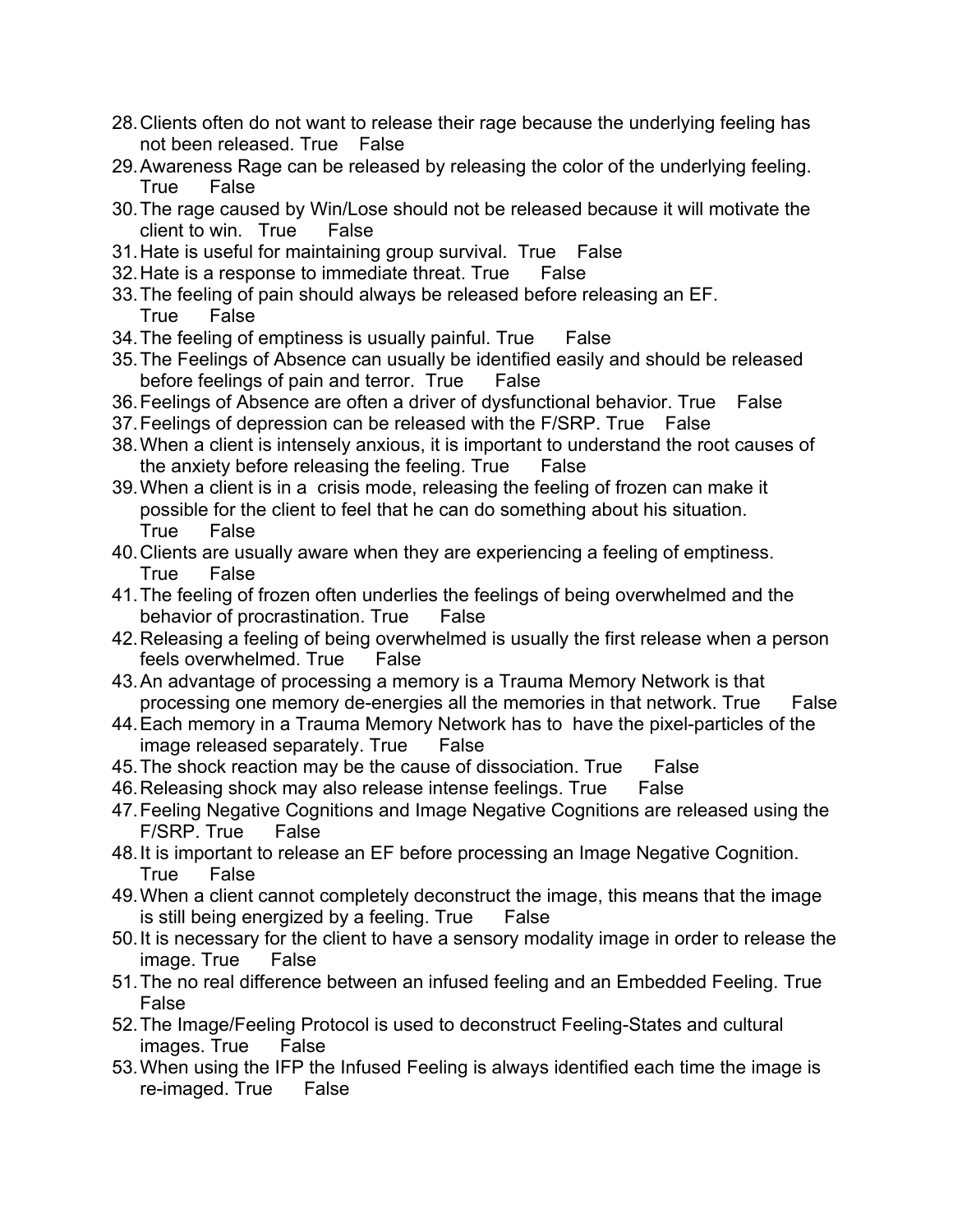- 54.Each time the feeling in the IFP is identified, the color of the feeling is also identified before releasing the feeling. True False
- 55.One of the advantages of the IFP is that after the image is deconstructed the pixelparticles of the body do not have to be released. True False
- 56.Identifying the feeling each time the image is re-imaged allows a more complete processing of the image that are not obvious when the client first focuses on the image. True False
- 57.Anticipatory Images are differently than traumatic images. True False
- 58.The shock reaction usually needs to be released from an Anticipatory Image. True False
- 59.Anticipatory Images are formed at the same time as traumatic images. True False
- 60.When releasing the feeling of shame is an Anticipatory Image, the underlying pain or terror should be released instead of the feeling of shame. True False
- 61.A person can have Anticipatory Images even though there no traumatic event happened to them. True False
- 62.When working with clients with social anxiety, the IFP can be used to reduce all the Anticipated images before releasing the EF. True False
- 63.When using the IFP, the pixel-particles of the images should be released before releasing the EF. True False
- 64.When working with clients with phobias, always begin with the traumatic event that originally caused the phobia. True False
- 65.Displacement-caused phobias are the result of an earlier traumatic event that the client has displaced the old feelings onto current events. True False
- 66.When processing a displacement-caused phobia, complete the processing of the current phobia before processing the older traumatic event. True False
- 67.When targeting a feeling that the client has no image associated with it, the Imaginary Scenario Technique can be used to develop an image and identify other elements of the image. True False
- 68.When identifying the feeling using the IFP, the client's reaction to the image is drained out of the image. True False
- 69.When targeting social anxiety, all the image linked with the anxiety are processed before releasing the EF. True False
- 70.When targeting Generalized Anxiety Disorder, the images of the different worries are deconstructed before releasing the EF. True False
- 71.When treating Hypervigilance, release the terror first. True False
- 72.The Look Back Technique helps the person release levels of the feeling that he previously could not attune with. True False
- 73.When a person experiences guilt about a person's death, releasing the pain of the loss of relationship will also release the feelings of guilt. True False
- 74.When releasing the pain underlying the rage resulting from the Win/Lose Dynamic, it is not necessary to explain the Win/lose Dynamic to the client before releasing the underlying pain. True False
- 75.If you cannot identify the cause of panic attacks, release the images of the panic attacks that have already occurred and provide the client with an audio to reduce the panic attacks in the future. True False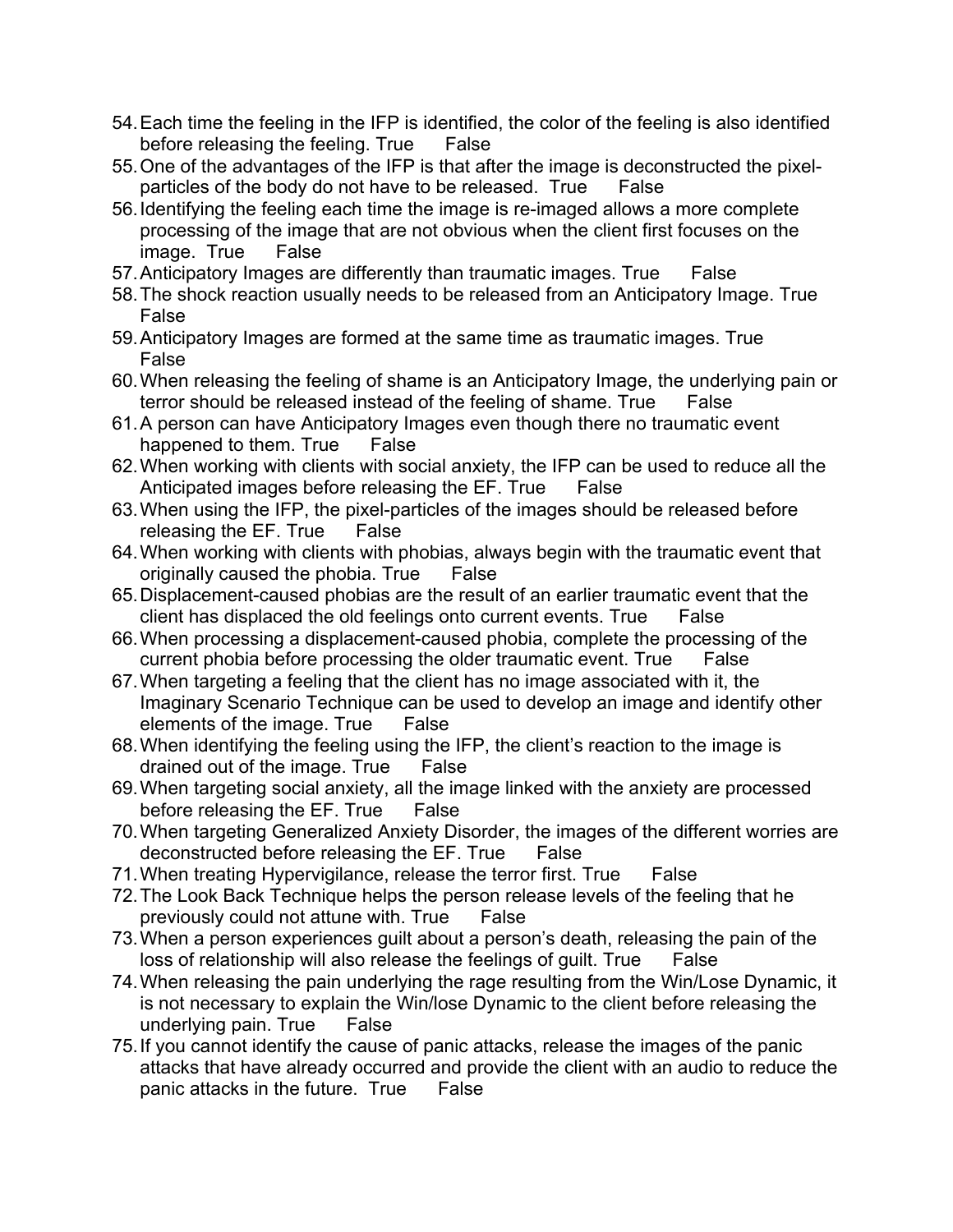- 76.When targeting paranoia, always believe the feeling but not the content. True False
- 77.When targeting paranoia, both the original cause of the paranoia and the paranoid images have to be treated. True False
- 78.Assured Survival Feelings provide feedback that the person is not facing an immediate threat to their survival. True False
- 79.The Win/Lose Dynamic evolved as a means to ensure that our genes were pass on to future generations. True False
- 80.What is considered winning when a person is 20 is different from what a person 60 years old considers to be what is winning. True False
- 81.When treating a person whose rage results from the Win/Lose Dynamic, it is important to help the client directly confront the pain to be released. True False
- 82.The cultural status image assigned to a group can be released using the Win/Lose Dynamic to identify the pain and the IFP to release the image. True False
- 83.The purpose of the Survival Model is to help clinicians identify targets for treatment. True False
- 84.Memories that are dissociated are de-energized by releasing the EFs of the memories that are linked with current events. True False
- 85. Dissociated memories are linked to current events through feelings. True False
- 86.When processing a traumatic memory, that memory should be completely processed before targeting any emerging memory so that the initially processed memory will be completely eliminated. True False
- 87.Negative cognitions can sometimes be de-energized by releasing the shock that the negative cognition is not true. True False
- 88.When treating memories of abuse, the Win/Lose Dynamic may be a factor along with feelings of shame. True False
- 89.People in different psychosocial stages of their lives have similar ideas of what winning means. True False
- 90.It is necessary to use the Imaginary Scenario Technique to process non-sensory modality image. True False
- 91.Embedded Feelings are separated into different categories because they have to be treated differently. True False
- 92.An Action EF example is a "desire to run away." True False
- 93.The Morphing Technique is useful for identifying unconscious images and feelings. True False
- 94.Only use the Morphing Technique one time otherwise the person loses the connection with the original image. True False
- 95.A person who is drunk cannot be treated with ImTT. True False
- 96. The reaction of disgust may underlie the feeling of shame. True False
- 97. Hate is a survival response to a non-immediate threat to the tribe. True False
- 98. The norms creating shame are similar across cultural groups. True False
- 99.The Me-Too movement is a good example of Win/Lose rage. True False
- 100. The wording and order of instructions in the Scripts is important and should only be changed for specific clinical reasons. True False
- 101. It is not necessary to release from all the parts of the body because clients are usually aware of where they need to release from. True False